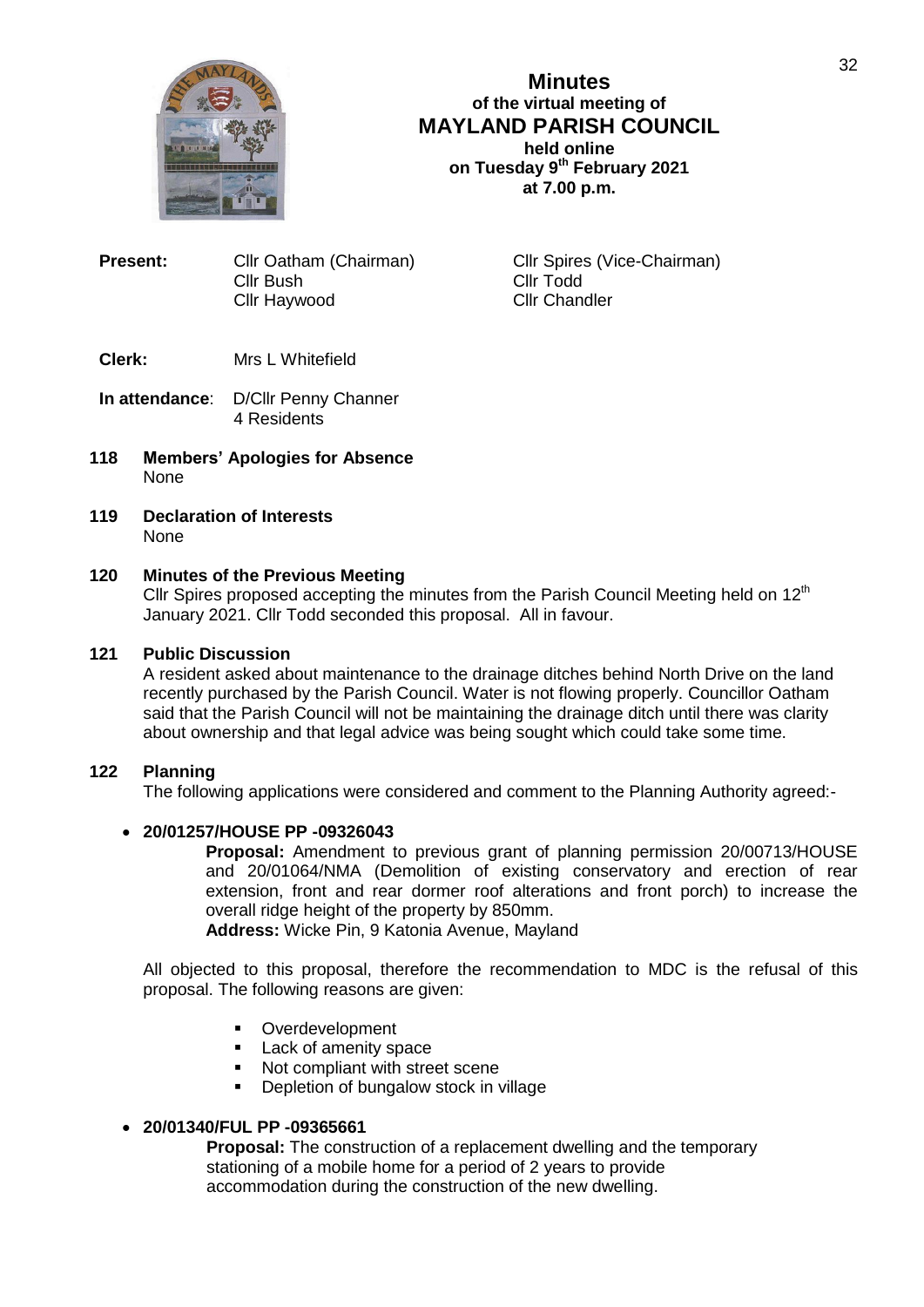# **Address:** Sunnyside Grange Avenue, Mayland

No objections to this proposal.

## **DECISIONS**

 **HOUSE/MAL/20/01160** Replace Septic tank 2 Mayland Hill Cottages **APPROVE**

## **123 Finance**

Councillors received a list of all payments and receipts. The approved payments and receipts are listed below: -

| <b>PAYMENTS</b> |                                |                                           | <b>NET</b> |
|-----------------|--------------------------------|-------------------------------------------|------------|
| Date            | Payee                          | Service/supply                            |            |
| 06-Jan-21       | County Broadband               | WiFi                                      | 27.61      |
| $12$ -Jan- $21$ | Eon                            | <b>Street Lighting</b>                    | 154.90     |
| 21-Jan-21       | Voipfone                       | Renewal Fee                               | 3.00       |
| 01-Feb-21       | Ahead 4                        | Licence for Logmein                       | 3.00       |
| 07-Feb-21       | Zoom                           | Monthly subscription                      | 11.99      |
| 15-Jan-21       | <b>Street Signs Direct</b>     | Sign for Thrumble Close                   | 65.00      |
| 22-Jan-21       | A&J Lighting                   | To replace 2 x LED lights in Imperial Ave | 698.00     |
| 01-Feb-21       | S-Type Security                | Patrols 4/1 -31/1/21                      | 420.00     |
| 09-Feb-21       | <b>Maldon District Council</b> | Protection officers January               | 205.20     |
| $13$ -Jan- $21$ | <b>NEST</b>                    | <b>Staff Pension</b>                      | 104.67     |
| 25-Feb-20       | <b>MPC Staff</b>               | <b>Staff Wages</b>                        | 1,667.51   |
|                 |                                |                                           | 3,360.88   |
| <b>RECEIPTS</b> |                                |                                           |            |
| 21-Jan-21       | D Knights                      | Plaque for Memorial Wall                  | 45.00      |
|                 |                                |                                           | 45.00      |

# **PETTY CASH**

- Cllr Spires proposed that these payments be accepted with the exception of the payment to A&J Lighting as there was a query that these streetlights are not the responsibility of the Parish Council. Clerk to confirm. Cllr Oatham seconded this proposal.
- Cllr Haywood signed and verified the bank reconciliations.
- Cllr Haywood is being added as a signatory on the bank account. ID still to be approved. Cllr Chandler to look into the possibility of changing the bank account as problems with current bank.

*Cllr Bush joined the meeting at 7.32pm*

### **124 Clerk's Report**

Each Councillor has received an update on matters from the previous meeting.

### **125 Lawling Park Committee** *including Bakersfield, Lawling Playing Field & Dog Walk Area*

 **Car Park** Cllr Oatham proposed that a quote be accepted from Ideal Landscapes to repair the concrete paths in the Lawling Car Park. The cost to carry out this work is £420.00 + vat. Cllr Spires seconded this. All in favour.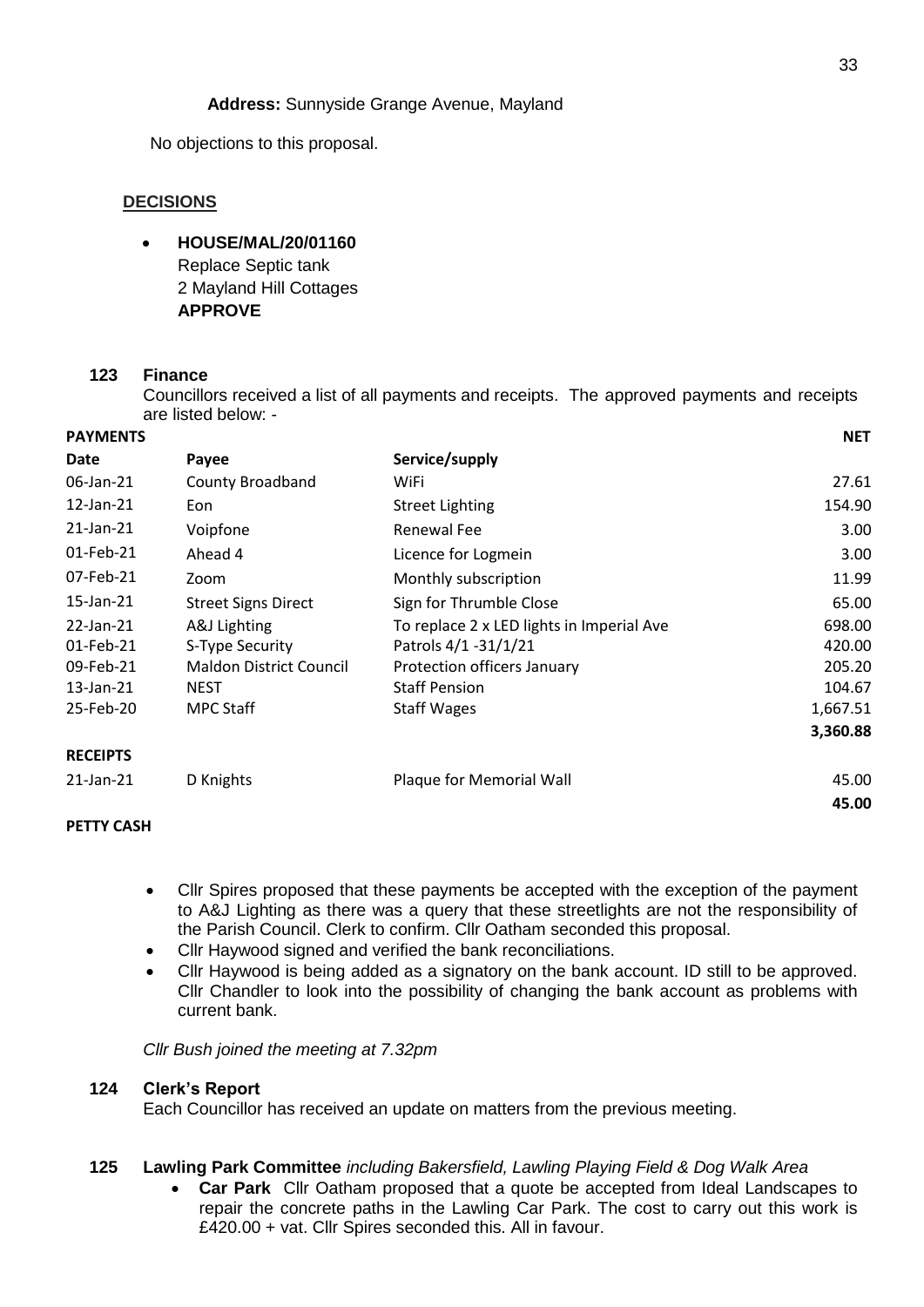- **Embankment slide** A report was presented to the councillors with three quotes to install an embankment slide in the Lawling Field. Cllr Spires proposed that the quote from Playquip Leisure be accepted at a cost of £16,632 + vat. Cllr Oatham seconded this. All in favour. A tower will be added to the existing mound, with access steps and a scramble net to reach the 3.5m embankment slide. Surfacing will be bonded mulch.
- **Garwoods** Cllr Spires proposed accepting the new grass cutting contract with Garwoods for the next three years at a cost of £12,256.42, an increase of 3.2%. Cllr Oatham seconded this. All in favour.
- **Bakersfield** Discussion about flooding on Bakersfield path. A quote was considered but further quotes and options to be considered.
- **Water Testing** Cllr Spires proposed that a quote from Clearwater Technology Ltd for a Water Hygiene Contract, be accepted at an annual cost of £450.72 + vat. This is for 2 site visits. Cllr Oatham seconded this. All in favour. This will not be carried out until the Lawling Hall is re-opened.
- **PSPO** Information regarding getting a Public Space Protection Order for the Lawling Park Field had been sent to the councillors by the clerk. Evidence that there is a problem needs to be collated by Maldon District Council and then put before a panel to decide if one can be implemented. Cllr Spires requested previous information to be sent to MDC and evidence from the Football club also.
- **Hall internet** Cllr Spires proposed that a WiFi extender be installed in the hall to improve the connection between the office computer and the Clerk's laptop. Cllr Bush seconded this proposal. All in favour.

### **126 Website/Facebook Page**

Discussion as to what should be shared on website and Facebook page. QR codes to be looked into to put on signs, benches, gymnasium and play areas.

# **127 Orchard**

The Essex County Council Definitive Map has been modified (Modification No.635 – Footpath 19 Mayland) A length of public footpath has been added along Seaview Parade from North Drive in an easterly direction for a distance of approx. 75 metres. The width is 3.1 metres. The public have the right to use this footpath.

# **128 Drug issues/Policing**

**Security Company** - Cllr Todd reported that areas in Mayland are much quieter than before. It was decided that two signs would be installed to notify residents that a security company was working in the area.

# **129 Village Environment**

- **Henry Samuel Hall** Cllr Haywood has been in contact with Sue Gibson from RCCE and highlighted points that need to be reviewed regarding the Parish Council's involvement with the Henry Samuel Hall. Two separate meetings are to be held each year solely to discuss the HSH - not to be part of a Parish Meeting. A meeting will be arranged with HSH committee/Parish Council and Sue Gibson to highlight areas to change.
- **Warning Siren –** Cllrs still think a siren is needed. Clerk to contact ECC.
- **Flooding/Drains –** Cllr Spires has compiled information regarding flooding risk.
- **A sticker for Wheelie Bins –** The cost for a pack of 100 stickers for wheelie bins is £95. Different options to warn of speeding.
- **South Woodham Ferrers Road to Bradwell –** a meeting was organised by Stow Maries Parish Council to discuss the proposals to build a road from South Woodham Ferrers to Bradwell Power station and the implications on the Dengie. Notes to be forwarded to all Parish Councils.